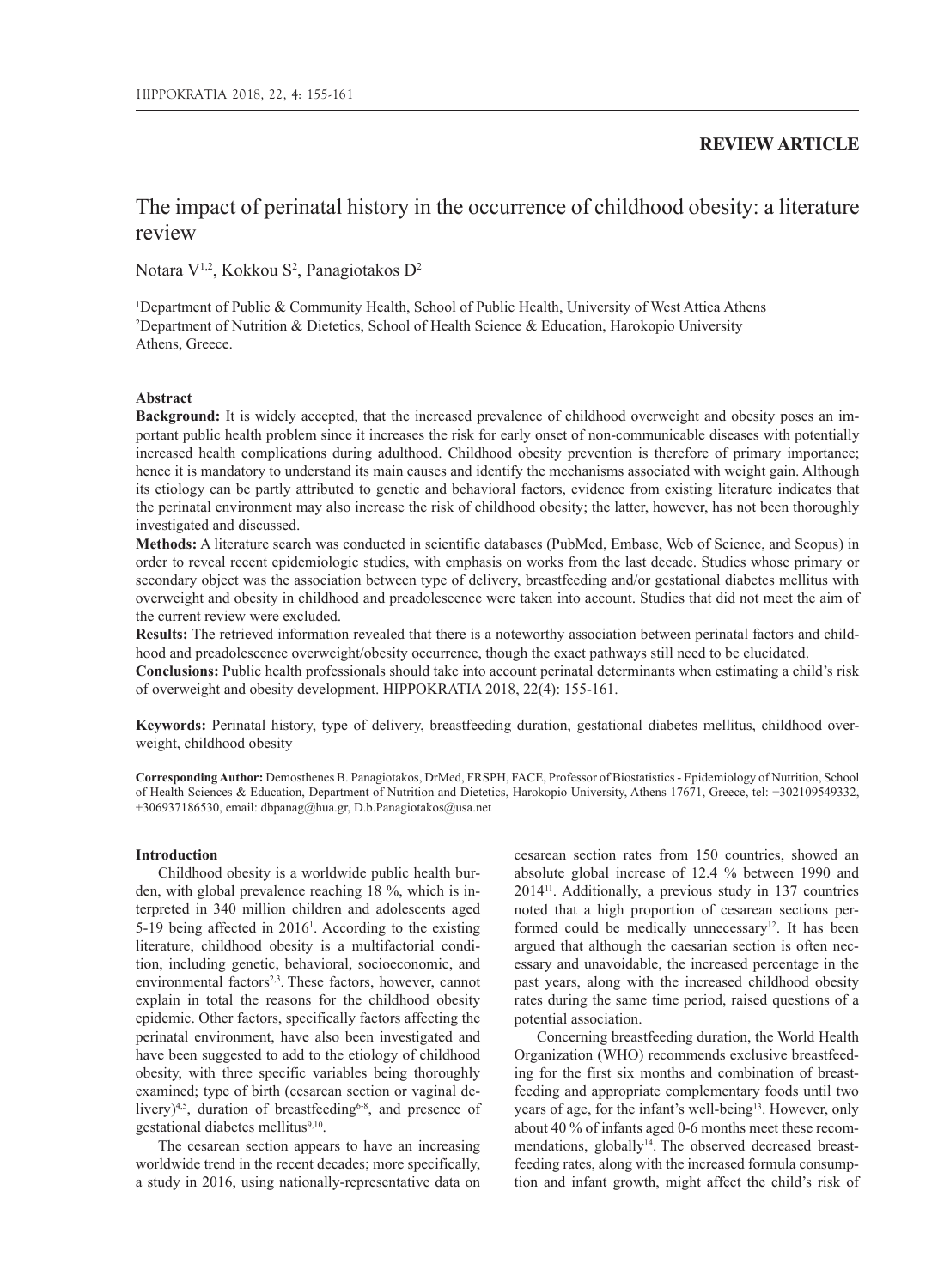overweight/obesity occurrence. Nevertheless, evidence remains controversial to date and need to be investigated and discussed.

Finally, gestational diabetes mellitus (GDM), defined as diabetes developed during pregnancy, is a known adverse risk factor for both the mother and the fetus. Concerning children's weight, according to the Centers for Disease Control and Prevention (CDC), GDM leads to a large for gestational age  $(LGA)$  infant<sup>15</sup>. It has been proposed that GDM is associated with greater body weight during infancy, and with continuous fat accumulation during childhood, leading to overweight and obesity. The evidence behind this hypothesis is conflicting as well, and studies investigating specifically GDM need to be discussed.

According to the aforementioned, the present work was a brief narrative review aiming to address existing data concerning the potential relationship between childhood overweight and obesity with specific perinatal risk factors; type of birth, breastfeeding duration, and exposure to gestational diabetes mellitus.

## **Methods**

## *Literature search*

A research was held retrieving original articles from scientific databases (PubMed, Embase, Web of Science, and Scopus), using the terms "perinatal environment", "type of delivery", "cesarean section" "C-section", "breastfeeding", "breastfeeding duration", "gestational diabetes", combined with "childhood overweight", "childhood obesity", "obesity in children", "increased Body Mass Index (BMI) in children" as keywords. Studies whose primary or secondary objective was the association of any of the three perinatal factors (type of birth, breastfeeding duration, and exposure to gestational diabetes mellitus) with childhood and preadolescence obesity (ages up to 18 years, with emphasis on ages 6-12 years) were included. The initial research provided 31 relevant published studies, of which six were discussing prospective cohorts, two case-control studies, nine crosssectional studies, three retrospective studies, and 11 systematic reviews and/or meta-analyses (Figure 1).

The final review material included English written articles of the last decade (2008-2018), to account for research methodology differences observed during that period. Also, studies were selected based on the target population, with those investigating children less than 18 years of age being included. Papers were excluded if their full text was unavailable, exceeded the given time frame, examined small samples and/or diverged from the aim of the current review. The final set included 15 studies, of which five were prospective cohorts, one case-control study, five cross-sectional studies, two retrospective studies, and two systematic reviews and/or meta-analyses.

## *Delivery type and childhood obesity*

Cesarean section delivery is progressively becoming a widespread surgical procedure since it may reduce the



**Figure 1:** Flow chart of the conducted research, retrieving original articles from the scientific databases regarding the association between type of delivery, breastfeeding and/or gestational diabetes mellitus with overweight and obesity in childhood and preadolescence.

risk of morbidity to both mother and fetus, under specific situations as termed by their obstetrician<sup>16</sup>. However, it has also been regarded as a risk factor for childhood obesity17,18. This association could be attributed to the fact that cesarean section leads to altered acquisition and structure of infants' gut microbiota in comparison with vaginal delivery19,20, while recent research suggests that long-term effects of cesarean section on energy metabolism or appetite regulation may contribute to the signifi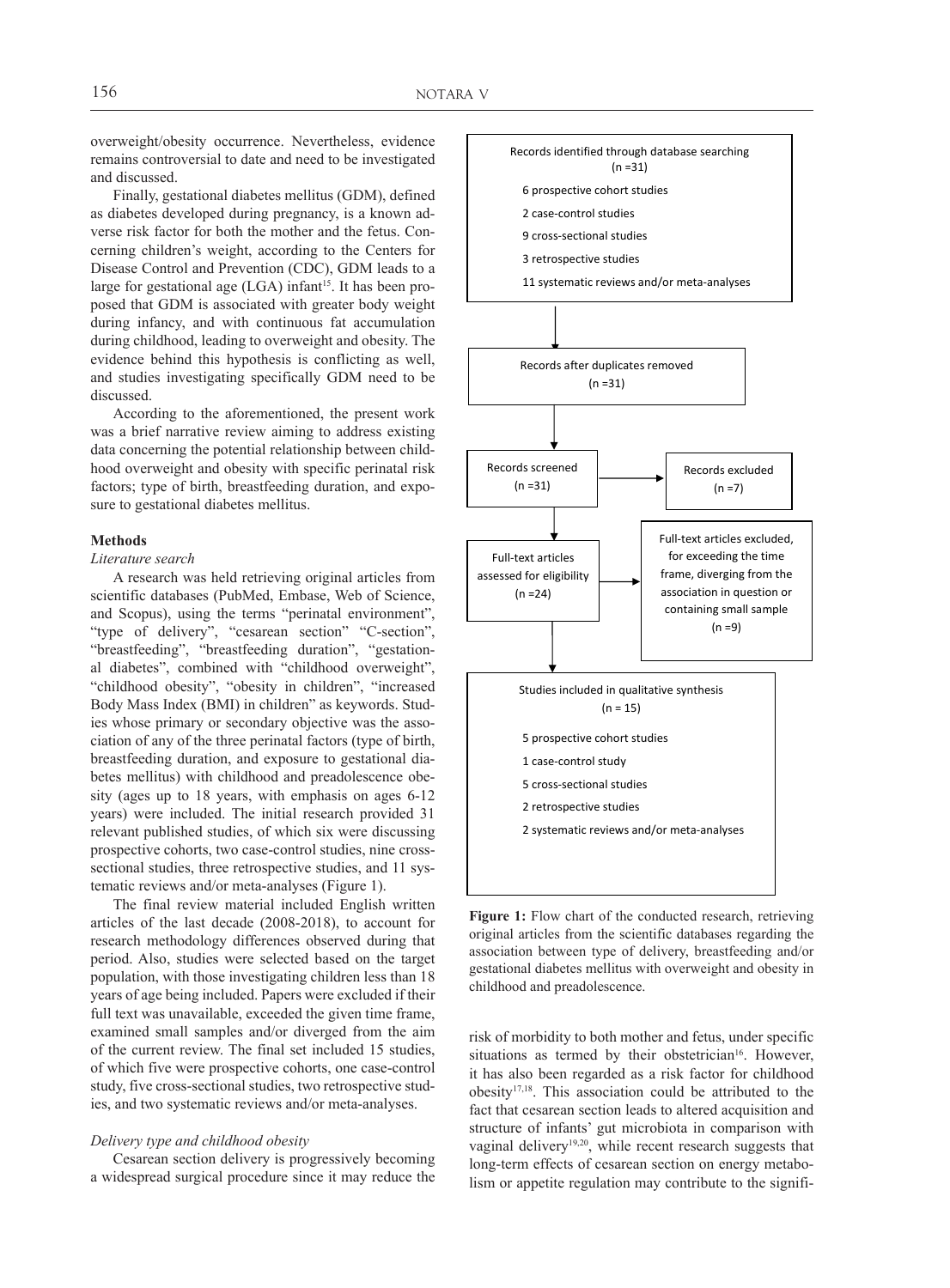cant increase in body mass<sup>21</sup>.

A recent prospective cohort study found an effect between cesarean section and children's weight status. More specifically, the authors reported a 15 % greater chance of becoming obese in early childhood and preadolescence. It is also mentioned that among offsprings, whose mother's had undergone at least one previous cesarean section, the vaginally delivered infants were 31 % less likely to become obese later in life, compared to those born via cesarean delivery<sup>4</sup>. Results from a population-based study in a large sample of Chinese children were in accordance with those mentioned above, as the analysis showed that cesarean delivery increased the risk of developing early childhood overweight and obesity by 24 % and 29 % respectively<sup>5</sup>. Study results attributed the increased risk to the altered gut microbiota, although the mechanisms through which the association could be explained are not elucidated<sup>4,5</sup>. In addition to the previous findings, a meta-analysis of seven cohort and two case-control studies revealed a 32 % higher risk of childhood overweight/obesity occurrence in 3-8 years of age<sup>17</sup>. Similarly, a more recent meta-analysis concluded that the risk of obesity in childhood and preadolescence (ages 2-15 years) was 34 % higher in children born via cesarean section. However, the heterogeneity of studies in the previous meta-analyses, combined with both potential residual confounding and publication bias, might affect the reliability of the results as mentioned above $17,18$ .

Regarding the age that children are more likely to be overweight or obese, the results remain ambiguous. In a cohort study, it was stated that children born with cesarean section had double the risk of becoming overweight or obese at the age of six years compared to those born vaginally; while in the Lifestyle Immune System Allergy plus Air Pollution and Genetics (LISAplus) birth cohort study the most prevalent age was two years, though the researchers report a moderate follow-up dropout rate which could lead to selection bias<sup>6,22</sup>. Additionally, a population-based survey suggested that birth via cesarean section was a predictor for obesity at six years of age<sup>8</sup> (Table 1).

#### *Breastfeeding duration and childhood obesity*

Various mechanisms have been recommended to explain the association between breastfeeding duration and childhood obesity. Some studies have shown that satiety feelings could be recognized easier by infants, which could lead to the settlement of better self-regulation of energy intake later in life<sup>23,24</sup>. Other researchers have reported that energy balance and food intake regulation is affected by breast milk hormones, and this could have an impact on body fat deposition<sup>25</sup>. Another pathway through which breastfeeding could affect childhood bodyweight is by forming later food preferences. Specifically, it was documented that breastfed children adapt to new food more easily, possibly explained through the fact that the taste of breast milk varies with the mother's food choices<sup>23</sup>. Also, the lower caloric intake and lower fat and protein levels provided by breast milk, in comparison with milk formula, could be another factor influ-

| <b>Source</b>                           | <b>Study Sample</b>                                                                                   | <b>Type of Study</b>                                              | Location                                                                                                                                          | <b>Follow-up Period/Study</b><br>Design                                                                                                         | <b>Study Results</b>                                                                                                                  |
|-----------------------------------------|-------------------------------------------------------------------------------------------------------|-------------------------------------------------------------------|---------------------------------------------------------------------------------------------------------------------------------------------------|-------------------------------------------------------------------------------------------------------------------------------------------------|---------------------------------------------------------------------------------------------------------------------------------------|
| Gopinath<br>et al.<br>2012 <sup>8</sup> | 1,741 children aged 6<br>years and 2,354 children<br>aged 12 years                                    | Cross-sectional<br>study (The Syd-<br>ney Childhood<br>Eye Study) | Sydney, Australia                                                                                                                                 | Data collection about the<br>perinatal environment retro-<br>spectively, through the use<br>of questionnaires                                   | Cesarean section was as-<br>sociated with obesity oc-<br>currence in the six-year-old<br>cohort                                       |
| Li et al.<br>201317                     | 7 cohort and 2 case con-<br>trol studies examining<br>the association                                 | Systematic<br>review and meta-<br>analysis                        | China, Brazil, United<br>States of America.<br>Denmark and Neth-<br>erlands                                                                       | Quantitative comparison in<br>different age groups (chil-<br>dren 3-8 years old, adoles-<br>cents 9-18 years old and<br>adults $>19$ years old) | Cesarean delivery was as-<br>sociated with 32% higher<br>risk of childhood over-<br>weight/obesity occurrence<br>$(3-8$ years of age) |
| Pei et al.<br>2014 <sup>22</sup>        | 3,097 healthy full-term<br>(gestational<br>neonates<br>age $>37$ weeks and birth<br>weight $>2500$ g) | Birth cohort<br>study<br>(LISAplus)                               | Munich, Leipzig,<br>Wesel.<br>and Bad Honnef,<br>Germany                                                                                          | Follow-ups at 2, 6 and 10<br>years, including anthro-<br>pometric measurements<br>evaluation                                                    | Children born via cesarean<br>section were at higher risk<br>of developing obesity only<br>at the age of two years                    |
| Kuhle et<br>al. 2015 <sup>18</sup>      | 4 case control, 19 cohort,<br>and 5<br>cross sectional<br>studies examining the as-<br>sociation      | Systematic<br>review and meta-<br>analysis                        | China, Brazil, United<br>States of America.<br>Denmark, Neth-<br>erlands, Canada,<br>Greece, Sri Lanka,<br>Iran, Hong Kong,<br>Poland and Germany | Quantitative comparison<br>in children aged 2-15 years<br>(mean age: 6 years)                                                                   | Children born via caesare-<br>an section had 34 % higher<br>risk of developing child-<br>hood obesity                                 |
| Portela et<br>al. 2015 <sup>6</sup>     | 672 mother-baby pairs                                                                                 | Prospective<br>cohort study                                       | Feira de Santana,<br><b>Brazil</b>                                                                                                                | Follow-up at 6 years                                                                                                                            | Cesarean section was a sta-<br>tistically significant factor<br>for overweight/obesity oc-<br>currence at age 6 years                 |

**Table 1:** Studies in the literature examining the associations between delivery type and childhood overweight/obesity occurrence.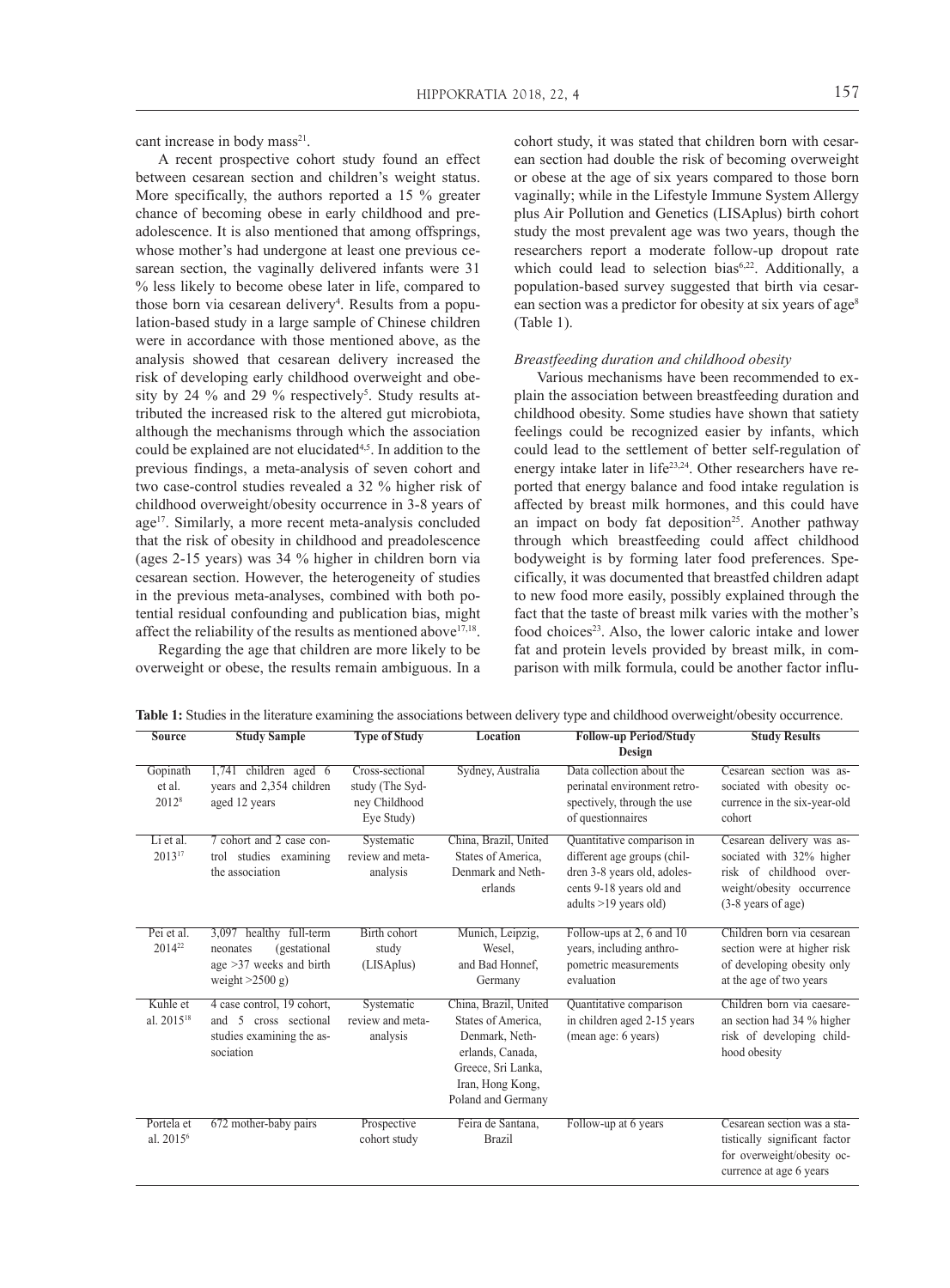encing the prevalence of overweight and obesity among children26,27.

A variety of studies have investigated the association between breastfeeding and childhood overweight and obesity, the past decade. A research team, based on data from the German Health Interview and Examination Survey for Children and Adolescents (KiGGS), a large crosssectional study in Germany, reported that breastfeeding, either exclusive or combined with water and other fluids, for less than four months was a risk factor for obesity in both childhood and adolescence. Analysis stratified by age groups showed that being breastfed for four months or more was beneficial only in ages 7-10 years and had no statistical effect on fat accumulation in infancy, late childhood or adolescence7 . These observations are in agreement with a previous analysis, carried out with data from the All Babies in Southeast Sweden (ABIS) prospective cohort study. Specifically, it was suggested that exclusive breastfeeding for less than four months had no statistical influence on weight development in early childhood, after adjustment for potential confounders<sup>28</sup>. In comparison, data analyses from a large populationbased survey in Australia showed that breastfeeding for

less than three months was a statistically significant factor for overweight occurrence at 12 years of age, though it was marginally non-significant at 6 years of age, although they emphasized on the fact that their primary subject was eye disease and not obesity, therefore there might be missing information about variables relevant to obesity<sup>8</sup>. However, data from a birth cohort study found that breastfeeding for less than twelve months was associated with a higher prevalence of overweight and obesity at six years of age, although they did not describe breastfeeding as a risk factor, but rather as a modifier in the relationship between delivery via cesarean section and childhood overweight/obesity<sup>6</sup>.

Finally, two other research studies examined the effect of exclusive and non-exclusive breastfeeding, setting the cutoff point for the duration at six months. They both concluded that duration under that cutoff point was associated with an increased prevalence of overweight and obesity in childhood<sup>29,30</sup> (Table 2).

## *Gestational diabetes mellitus and childhood obesity*

Regarding gestational diabetes, it is mentioned that overweight and obese pregnant women develop gesta-

| Table 2: Studies in the literature examining the associations between breastfeeding duration and childhood overweight/obesity |  |  |  |  |
|-------------------------------------------------------------------------------------------------------------------------------|--|--|--|--|
| occurrence.                                                                                                                   |  |  |  |  |

| <b>Source</b>                        | <b>Study Sample</b>                                                        | <b>Type of Study</b>                                                       | Location                              | <b>Follow-up Period/Study</b>                                                                                                 | <b>Study Results</b>                                                                                                                                                                                                                                                                                                                                                                                        |
|--------------------------------------|----------------------------------------------------------------------------|----------------------------------------------------------------------------|---------------------------------------|-------------------------------------------------------------------------------------------------------------------------------|-------------------------------------------------------------------------------------------------------------------------------------------------------------------------------------------------------------------------------------------------------------------------------------------------------------------------------------------------------------------------------------------------------------|
|                                      |                                                                            |                                                                            |                                       | Design                                                                                                                        |                                                                                                                                                                                                                                                                                                                                                                                                             |
| Huus et al.<br>2008 <sup>28</sup>    | 16,058 neonates<br>$\rightarrow$ 7.356 children<br>at five years of<br>age | Prospective cohort<br>study<br>(All Babies in South-<br>east Sweden Study) | Southeast<br>Sweden                   | Follow-ups via question-<br>naire at ages 1, 2.5, and 5<br>years of age                                                       | There was a weak association be-<br>tween exclusive breastfeeding for <<br>4 months and obesity at age 5 years,<br>but after adjustment for confound-<br>ing factors, the association was<br>non-significant                                                                                                                                                                                                |
| Gopinath et<br>al. 2012 <sup>8</sup> | 1.741 children<br>aged 6 years and<br>2.354 children<br>aged 12 years      | Cross-sectional study<br>(The Sydney Child-<br>hood Eye Study)             | Sydney, Aus-<br>tralia                | Data collection about the<br>perinatal environment ret-<br>rospectively, through the<br>use of questionnaires                 | Breastfeeding for < 3 months was a<br>statistically significant factor over-<br>weight occurrence in twelve-year-old<br>cohort, while it was marginally non-<br>significant in the six-year-old cohort                                                                                                                                                                                                      |
| Shi et al.<br>2013 <sup>29</sup>     | 968 full-term<br>children aged<br>6-11 years                               | Population-based<br>study<br>(Canadian Health<br>Measures Survey)          | Canada                                | Data collection about the<br>perinatal environment<br>retrospectively, through<br>the use of questionnaires<br>and interviews | Exclusive breastfeeding for 6<br>months was inversely associated<br>with the occurrence of obesity in<br>childhood (6-11 years of age)                                                                                                                                                                                                                                                                      |
| Grube et al.<br>$2015^7$             | 13.163 children<br>and adolescents<br>aged 3-17 years                      | Cross-sectional study<br>(KiGGS)                                           | Germany                               | Analysis of retrospec-<br>tively collected data about<br>breastfeeding duration                                               | Breastfeeding for <4 months was a<br>statistically significant risk factor<br>for the occurrence of overweight<br>and obesity on the overall sample.<br>When analysis was carried out for<br>different age groups $(3-6, 7-10,$<br>11-13 and 14-17 years of age),<br>breastfeeding for $\geq$ 4 months had a<br>beneficial effect on the occurrence<br>of overweight and obesity only in<br>ages 7-10 years |
| Portela et al.<br>2015 <sup>6</sup>  | 672 mother-baby<br>pairs                                                   | Prospective cohort<br>study                                                | Feira<br>de Santana,<br><b>Brazil</b> | Follow-up at 6 years                                                                                                          | Breastfeeding duration < 12 months<br>was associated with higher preva-<br>lence of overweight and obesity at<br>six vears of age                                                                                                                                                                                                                                                                           |
| Wang et al.<br>201730                | 1,234 neonates                                                             | Prospective study                                                          | <b>United States</b><br>of America    | Follow-ups at 2, 3, and<br>4.5 years and at grade 1,<br>3, and 6, including anthro-<br>pometric measurements<br>evaluation    | Obesity prevalence was lower<br>among children that were breastfed<br>for $\geq 6$ months, in comparison with<br>breastfeeding duration <6 months or<br>no breastfeeding at all                                                                                                                                                                                                                             |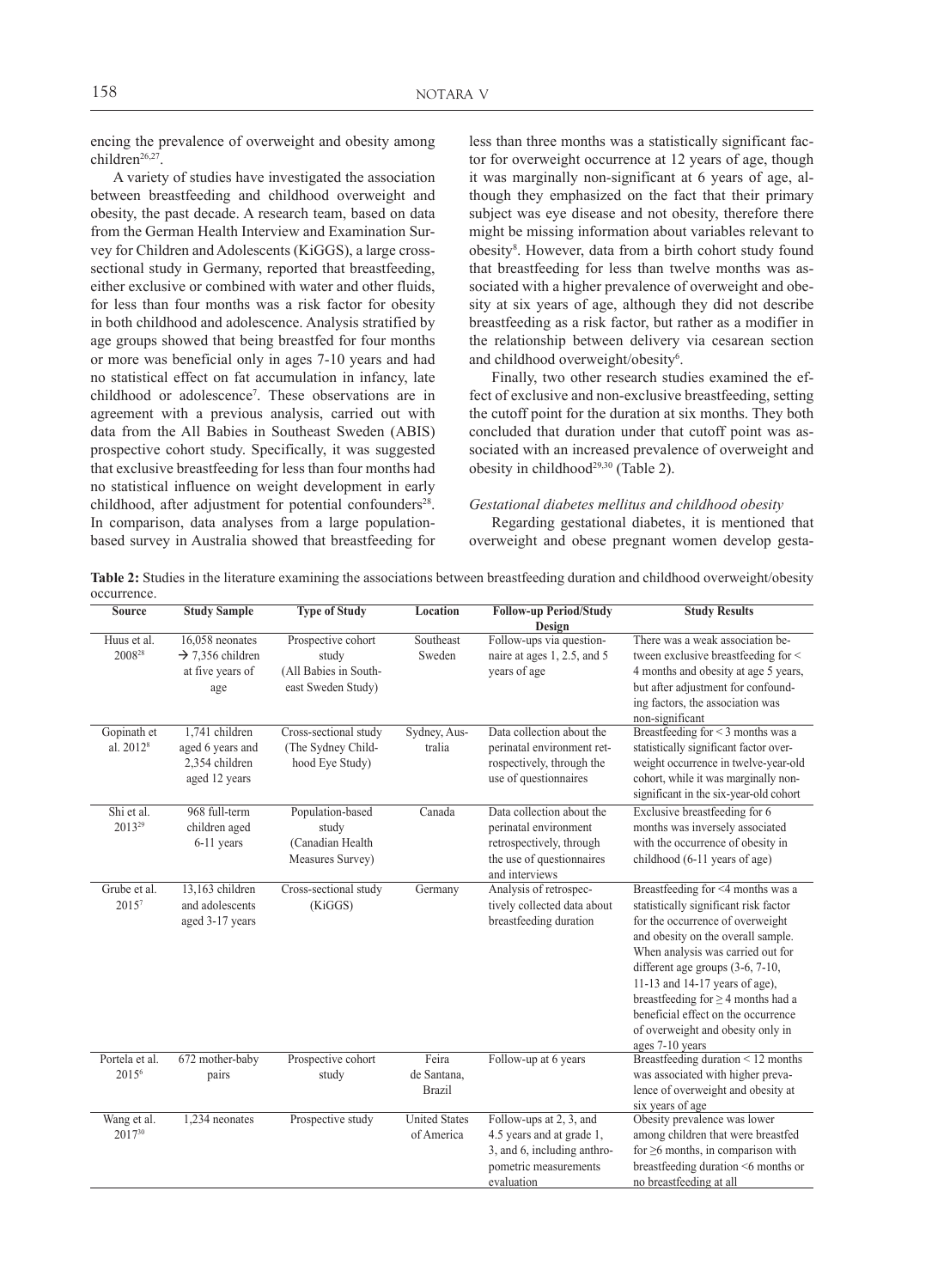An analysis from the multinational, cross-sectional International Study of Childhood Obesity, Lifestyle and the Environment (ISCOLE), reported that intrauterine exposure to GDM was a statistically significant risk factor for the development of central obesity in ages 9-11 years<sup>9</sup>. In a retrospective study, GDM was associated with childhood obesity, although it seemed to have a weaker effect on the overweight occurrence in children with mean age 5.8 years<sup>10</sup>. Additionally, a retrospective study performed on Chinese population showed that offspring of mothers with GDM had a higher prevalence of overweight and obesity in ages 5-10 years<sup>35</sup>.

However, it was suggested that the mother's pregravid body mass index (BMI) influences the child's weight development rather than intrauterine exposure to GDM<sup>36</sup>. In addition, there is evidence that overweight and obese pregnant women develop gestational diabetes more frequently compared to women with normal weight<sup>31</sup>. Therefore questions remain as to the actual effect of GDM on children's weight status later in life, with two of the above-mentioned studies agreeing that the association might be mediated by mother's pregravid BMI9,10, and the third describing the relationship as "independent of maternal obesity"35.

Additionally, a recent study in the Greek population proposed that mother's gestational weight gain could be the determining factor for obesity development in children, though GDM was not evaluated<sup>37</sup>. Furthermore, a research team in Greece based on the cross-sectional "Healthy Growth Study" developed the Childhood Obesity Risk Evaluation (CORE) index, for the early detection of childhood obesity risk, using only mother's pregravid weight status to represent the effect of the perinatal environment, considering though that GDM might improve the index's accuracy<sup>38</sup> (Table 3).

#### **Discussion**

Bodyweight increase and fat accumulation in childhood is a multifactorial process. The perinatal environment seems to play an important role in a child's development and more specifically in the possibility of overweight and/or obesity occurrence. The present paper aimed to provide an integrated overview of the most recent state of knowledge regarding specific perinatal factors and childhood obesity hence contributing to future research. More specifically, this review explores the effect of the perinatal environment through the prism of three different factors: type of delivery, breastfeeding duration, and exposure to gestational diabetes mellitus. The present work was a brief narrative review; nevertheless, it results in some noteworthy observations. However, more studies on the independent effect of GDM on childhood

**Table 3:** Studies in the literature examining the associations between gestational diabetes mellitus and childhood overweight/ obesity occurrence.

| Source                         | <b>Study Sample</b>                                                     | <b>Type of Study</b>                                                       | Location                                                                                                                                     | <b>Follow-up Period</b>                                                                                             | <b>Study Results</b>                                                                                                                                                                                                                                                 |
|--------------------------------|-------------------------------------------------------------------------|----------------------------------------------------------------------------|----------------------------------------------------------------------------------------------------------------------------------------------|---------------------------------------------------------------------------------------------------------------------|----------------------------------------------------------------------------------------------------------------------------------------------------------------------------------------------------------------------------------------------------------------------|
| Cata-<br>lano et al.<br>200936 | 89 mother-off-<br>spring dyads                                          | Prospective<br>case-control<br>study                                       | <b>United States</b><br>of America                                                                                                           | <b>Study Design</b><br>Follow up between 6 and 11 years<br>of age of children, for body com-<br>position evaluation | Even though there existed a statisti-<br>cally significant difference on the<br>BMI z-score in the exposed and unex-<br>posed to gestational diabetes mellitus<br>children, the strongest predictor of<br>childhood obesity seemed to be ma-<br>ternal pregravid BMI |
| Nehring<br>et al.<br>201310    | 7,355 mother-<br>child dyads<br>(mean age of<br>children: 5.8<br>years) | Retrospective<br>cohort study<br>(Perinatal Pre-<br>vention of<br>Obesity) | Bavaria,<br>Germany                                                                                                                          | Data collection about the perina-<br>tal environment retrospectively,<br>through the use of questionnaires          | A statistically significant association<br>was found between maternal ges-<br>tational diabetes mellitus and over-<br>weight and obesity in children                                                                                                                 |
| Zhao et<br>al.<br>201535       | 2,833 term-born<br>children aged<br>1-10 years and<br>their mothers     | Retrospective<br>study                                                     | Yunnan<br>province,<br>China                                                                                                                 | Data collection about the perina-<br>tal environment retrospectively,<br>through telephone interviews               | Offsprings exposed to gestational<br>diabetes mellitus had a higher preva-<br>lence of overweight and obesity in<br>ages 5-10 years                                                                                                                                  |
| Zhao et<br>al.<br>$2016^9$     | 4,740 children<br>aged 9-11 years                                       | Cross-sectional<br>study<br>(ISCOLE)                                       | Australia.<br>Brazil, Can-<br>ada, China,<br>Colombia.<br>Finland, In-<br>dia, Kenya,<br>Portugal,<br>South Africa,<br>the UK and<br>the USA | Data collection about the perina-<br>tal environment retrospectively,<br>through the use of questionnaires          | Intrauterine exposure to gestational<br>diabetes mellitus was a statistically<br>significant risk factor for the develop-<br>ment of central obesity in ages 9-11<br>years                                                                                           |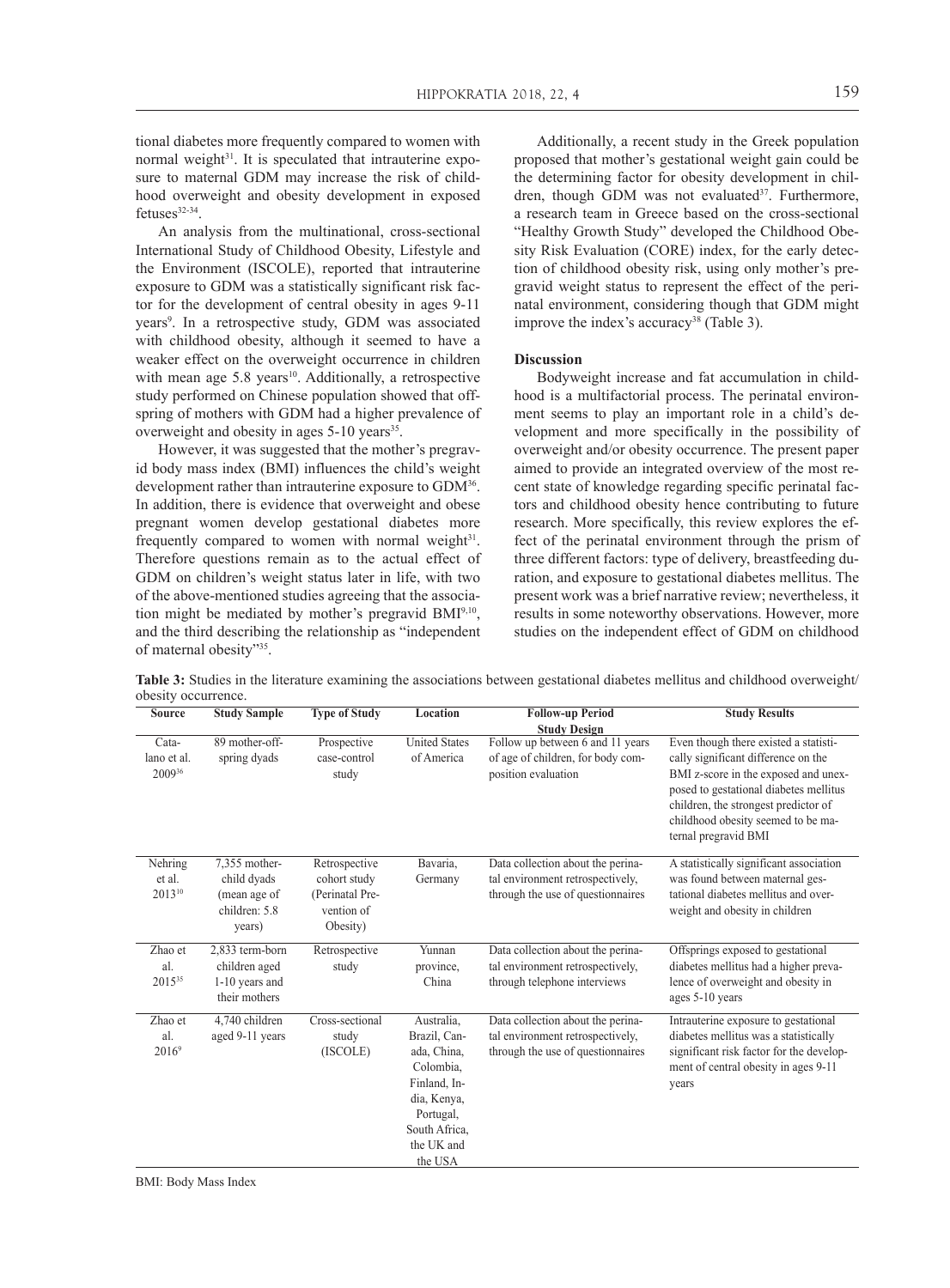obesity are necessary while accounting for maternal pregravid weight status.

Concerning the type of delivery, a considerable proportion of studies agreed that cesarean section was a risk factor for childhood overweight and obesity, with two systematic reviews further underlying the association<sup>17,18</sup>. Delivery via cesarean section seemed to be the most important perinatal factor on the occurrence of childhood and preadolescence overweight/obesity. The differences in intrapartum bacterial exposure and, as a result, the altered gut microbiota acquisition have been shown to affect the way the human body functions, thus influencing food processing and fat accumulation $39-41$ . In addition to our results, previous studies have suggested that the increased risk also affects early childhood and adulthood as well<sup>42,43</sup>. Although the cesarean section is a procedure that aims to protect mother and infant's lives and overall health, the conclusion that derives from this work's evidence was that it should be avoided in cases where it is not necessary, as it might have a burdening impact in many aspects of one's health.

Regarding breastfeeding, reviewed studies examined the effect of different durations, though they all concluded that the shorter the breastfeeding period, the greater the risk for obesity development, mostly in late childhood than in early or in adolescence. Our results agree with those of two previous meta-analyses; the first one investigated the association in 69,000 children and concluded that breastfeeding had a small though a significant protective effect against childhood obesity<sup>44</sup>. The other meta-analysis examined the effect of different breastfeeding periods on body fat accumulation and showed that for each month of breastfeeding up to 9 months, the risk of overweight was decreased by 4 % in all ages<sup>45</sup>. It is a known fact that breastfeeding plays a vital role in the existence of one's overall improved health<sup>13,46-48</sup>; thus it should be highly recommended. Protection against childhood obesity could be one additional benefit of breastfeeding, independently of its duration; therefore, its early initiation is imposed.

As for maternal GDM, it seems that it might have a crucial role in the occurrence of overweight/obesity in children, although two studies indicated that the association could be mediated by maternal pre-pregnancy body weight<sup>9-10</sup>. A previous study has suggested that it is the mother's weight status, rather than maternal GDM, the determinant that affects neonate's body weight, and therefore neonate's adiposity level<sup>49</sup>. A meta-analysis of 12 studies that investigated the association between GDM and childhood overweight/obesity reported no clear evidence, though they attributed the inconsistency in their results to methodological limitations and heterogeneity among the included studies<sup>50</sup>. Regardless of the ambiguities, mother's healthy body weight could be a good predictive marker for the infant's health; therefore, it should be suggested to maintain or achieve it before impregnation.

#### **Conclusions**

To summarize, the perinatal environment plays an essential role in body development and weight accumulation in children. The present review reports studies of the latest era showing that type of delivery, breastfeeding duration, and exposure to gestational diabetes mellitus, are most likely important perinatal risk factors. These, therefore, need to be acquired during medical and nutritional history assessment and should be considered by public health professionals, in order to accurately evaluate a child's risk for overweight and/or obesity occurrence.

#### **Conflict of interest**

Authors declare no conflict of interest and no competing financial interest.

## **Acknowledgement**

This work was conducted within the context of the Ageing Trajectories of Health: Longitudinal Opportunities and Synergies (ATHLOS) project (European Union's Horizon 2020 research and innovation program, grant agreement No 635316); and aimed to explore the path of healthy aging, from birth to older ages.

#### **References**

- 1. World Health Organization. Obesity and overweight. Available at: http://www.who.int/news-room/fact-sheets/detail/obesityand-overweight, date accessed: 02/07/2018.
- 2. Balaban G, Silva GA. [Overweight and obesity prevalence in children and adolescents from a private school in Recife]. J Pediatr (Rio J). 2001; 77: 96-100.
- 3. Domínguez-Vásquez P, Olivares S, Santos JL. [Eating behavior and childhood obesity: family influences]. Arch Latinoam Nutr. 2008; 58: 249-255.
- 4. Yuan C, Gaskins AJ, Blaine AI, Zhang C, Gillman MW, Missmer SA, et al. Association Between Cesarean Birth and Risk of Obesity in Offspring in Childhood, Adolescence, and Early Adulthood. JAMA Pediatr. 2016; 170: e162385.
- 5. Rutayisire E, Wu X, Huang K, Tao S, Chen Y, Tao F. Cesarean section may increase the risk of both overweight and obesity in preschool children. BMC Pregnancy Childbirth. 2016; 16: 338.
- 6. Portela DS, Vieira TO, Matos SM, de Oliveira NF, Vieira GO. Maternal obesity, environmental factors, cesarean delivery and breastfeeding as determinants of overweight and obesity in children: results from a cohort. BMC Pregnancy Childbirth. 2015; 15: 94
- 7. Grube MM, von der Lippe E, Schlaud M, Brettschneider AK. Does breastfeeding help to reduce the risk of childhood overweight and obesity? A propensity score analysis of data from the KiGGS study. PLoS One. 2015; 10: e0122534.
- 8. Gopinath B, Baur LA, Burlutsky G, Robaei D, Mitchell P. Socioeconomic, familial and perinatal factors associated with obesity in Sydney schoolchildren. J Paediatr Child Health. 2012; 48: 44-51.
- 9. Zhao P, Liu E, Qiao Y, Katzmarzyk PT, Chaput JP, Fogelholm M, et al. Maternal gestational diabetes and childhood obesity at age 9-11: results of a multinational study. Diabetologia. 2016; 59: 2339-2348.
- 10. Nehring I, Chmitorz A, Reulen H, von Kries R, Ensenauer R. Gestational diabetes predicts the risk of childhood overweight and abdominal circumference independent of maternal obesity. Diabet Med. 2013; 30: 1449-1456.
- 11. Betrán AP, Ye J, Moller AB, Zhang J3, Gülmezoglu AM, Torloni MR. The Increasing Trend in Caesarean Section Rates: Global, Regional and National Estimates: 1990-2014. PLoS One. 2016; 11: e0148343.